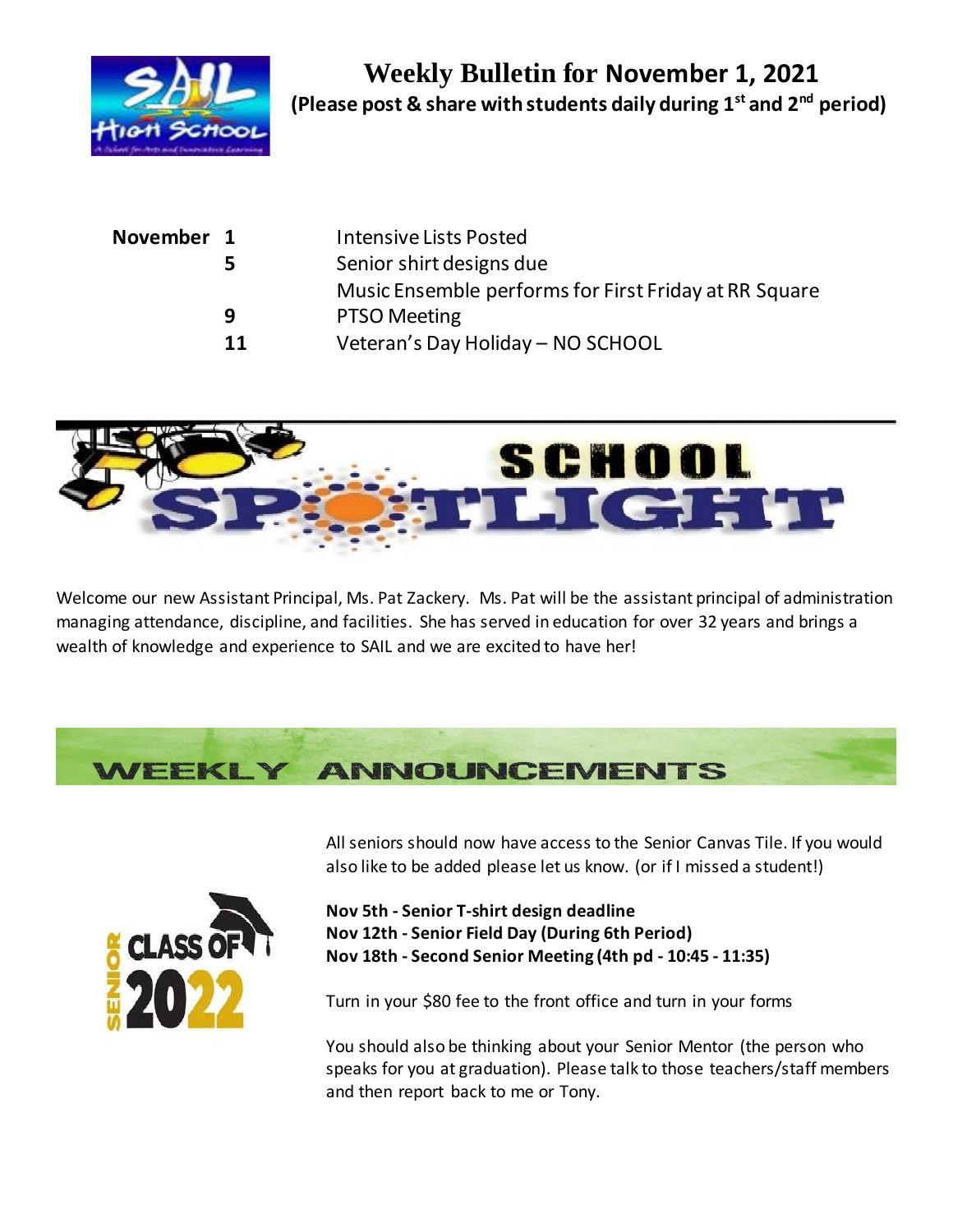**Drama club is looking for some people to play small rolls** in the two student written plays.

- Rolls have no lines
- They are rolls like villagers, soldiers, and avians.
- See Sierra or benny if interested.





# **Tell Us What You Really Think!**

We are starting up 411 Teen again. This is a weekly local radio show where local high school students discuss issues that are important to them. Click on the form below to sign up:

### [https://forms.office.com/r/KF3pUigHh0](https://nam11.safelinks.protection.outlook.com/?url=https%3A%2F%2Fforms.office.com%2Fr%2FKF3pUigHh0&data=04%7C01%7C%7Caf428b950c3f41b754b608d97cf93a2a%7C69292adba72a4537aa24d67a6f5642bc%7C0%7C0%7C637678232136243935%7CUnknown%7CTWFpbGZsb3d8eyJWIjoiMC4wLjAwMDAiLCJQIjoiV2luMzIiLCJBTiI6Ik1haWwiLCJXVCI6Mn0%3D%7C1000&sdata=4aXv5o3zsGlNGCjqJVsWQKpXH0%2FgNDaVuvvZ%2BzQqJcg%3D&reserved=0)

#### **Senior shirt design contest.**

- Designs due **Nov. 5th to Rosa**
- Voting will take place at 2<sup>nd</sup> senior meeting on Nov.  $16<sup>th</sup>$
- **Guidelines for Designs**
	- o **Must be school appropriate**
	- o **Must be black & white**
	- o **Size should be 8" X 10" to 9" X 12"**
	- o **Must say SAIL High school & the year 2022.**





|  |  | Day of the Week |
|--|--|-----------------|
|--|--|-----------------|

2:00-4:00 **Drama Club** Black Box  2:15-4:00 **Volleyball** Gym

## **Time Club Location**

**MONDAYS** 2:30-3:30 **Soccer Club** Tony's Room